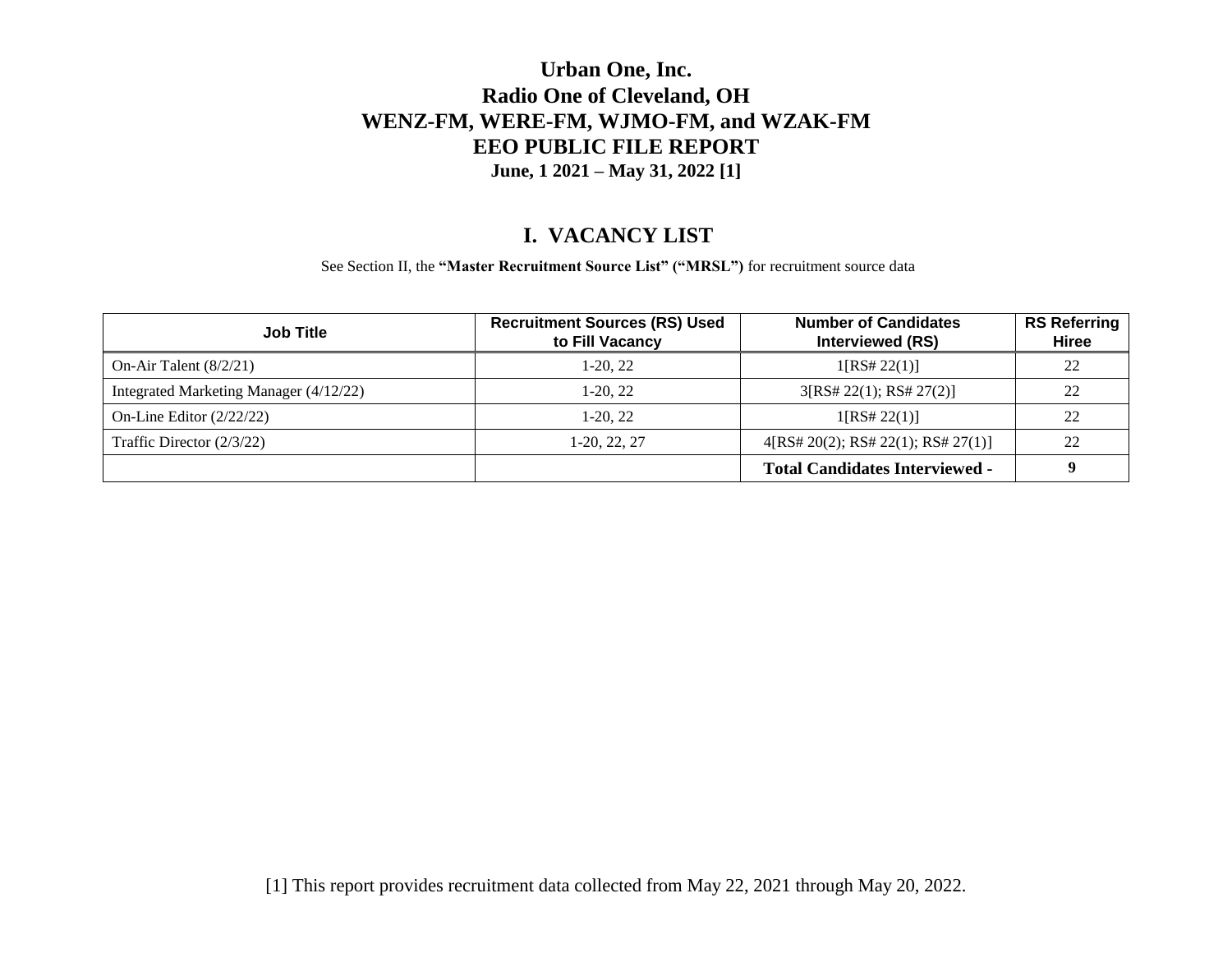## **II. MASTER RECRUITMENT SOURCE LIST (MRSL)**

| <b>RS</b><br><b>Number</b> | <b>RS Information</b>                              | <b>Source Entitled</b><br>to Vacancy<br><b>Notification?</b><br>(Yes/No) | No. of Interviewees<br><b>Referred by RS</b><br>over<br>12-month period |
|----------------------------|----------------------------------------------------|--------------------------------------------------------------------------|-------------------------------------------------------------------------|
| $\mathbf{1}$               | Asian American Journalists Association             |                                                                          |                                                                         |
|                            | 1182 Market Street, Ste. 320                       |                                                                          |                                                                         |
|                            | San Francisco, CA 94102                            |                                                                          |                                                                         |
|                            | National@aaja.org                                  | Y                                                                        | $\boldsymbol{0}$                                                        |
| $\overline{2}$             | The Association for Women in Communications, Inc.  |                                                                          |                                                                         |
|                            | 780 Ritchie Highway, Ste. 28-S                     |                                                                          |                                                                         |
|                            | Severna Park, MD 21146                             |                                                                          |                                                                         |
|                            | info@womcom.org                                    | $\mathbf Y$                                                              | $\boldsymbol{0}$                                                        |
| $\mathfrak{Z}$             | California Chicano News Media Association          |                                                                          |                                                                         |
|                            | 3800 S. Figueroa Street                            |                                                                          |                                                                         |
|                            | Los Angeles, CA 90037                              |                                                                          |                                                                         |
|                            | ccnmainfo@ccnma.org                                | Y                                                                        | $\mathbf{0}$                                                            |
| $\overline{4}$             | National Association of Black College Broadcasters |                                                                          |                                                                         |
|                            | P.O. Box 3191                                      |                                                                          |                                                                         |
|                            | Atlanta, Georgia                                   |                                                                          |                                                                         |
|                            | Phone: (404) 523-6136                              |                                                                          |                                                                         |
|                            | Fax: (404) 523-5467                                |                                                                          |                                                                         |
|                            | bcrmail@aol.com                                    | $\mathbf Y$                                                              | $\boldsymbol{0}$                                                        |
| 5                          | National Association of Black Owned Broadcasters   |                                                                          |                                                                         |
|                            | 1201 Connecticut Avenue N.W., Suite 200            |                                                                          |                                                                         |
|                            | Washington, D.C. 20036                             |                                                                          |                                                                         |
|                            | Fax: (202) 429-0657                                |                                                                          |                                                                         |
|                            | nabobinfo@nabob.org                                | Y                                                                        | $\boldsymbol{0}$                                                        |
| 6                          | National Association of Black Journalists          |                                                                          |                                                                         |
|                            | 1100 Knight Hall, Suite 3100                       |                                                                          |                                                                         |
|                            | College Park, Maryland 20742                       |                                                                          |                                                                         |
|                            | Fax: 301-445-7101                                  |                                                                          |                                                                         |
|                            | sberry@nabj.org                                    | N                                                                        | $\mathbf{0}$                                                            |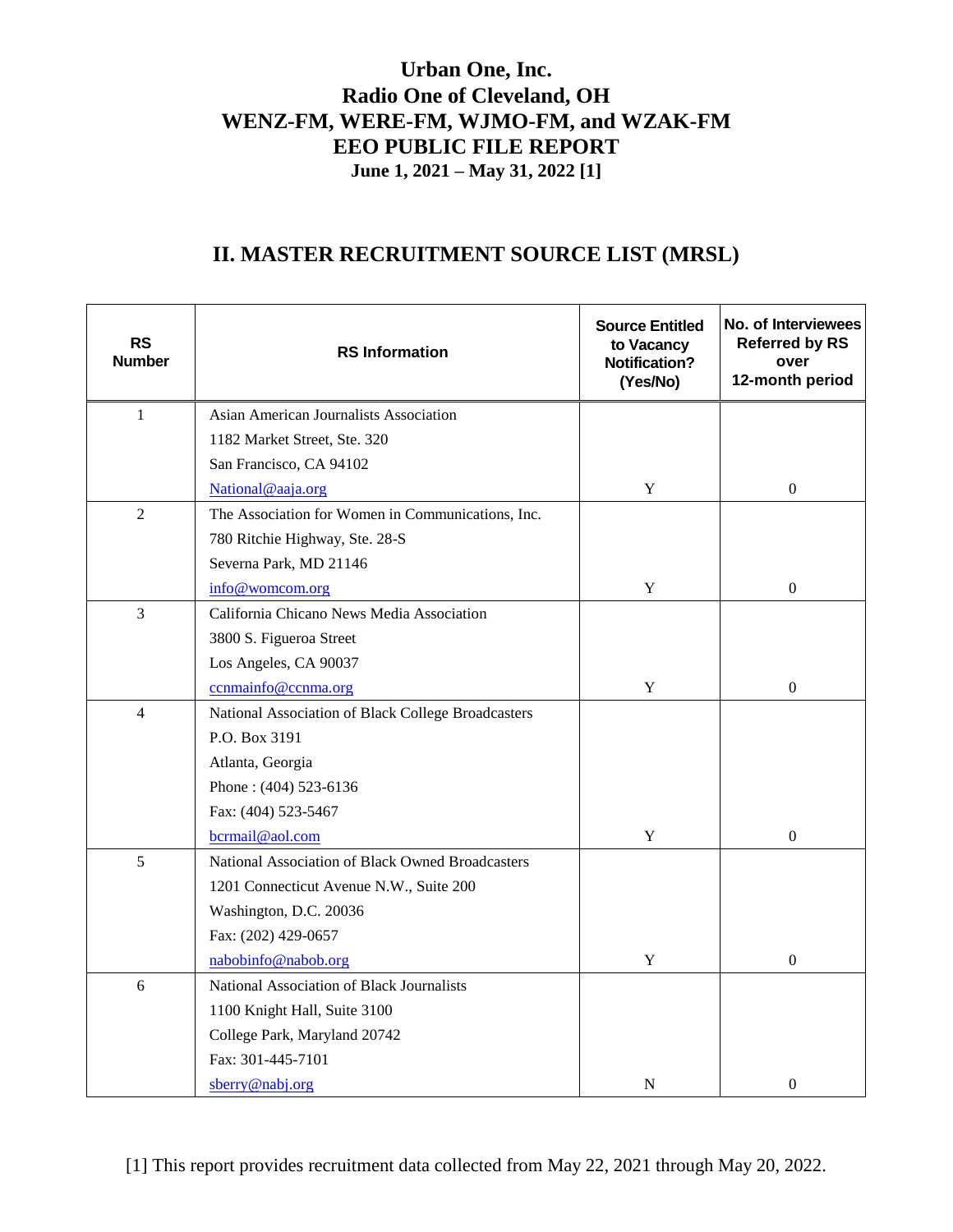| <b>RS</b><br><b>Number</b> | <b>RS</b> Information                                      | <b>Source Entitled</b><br>to Vacancy<br><b>Notification?</b><br>(Yes/No) | No. of Interviewees<br><b>Referred by RS</b><br>over<br>12-month period |
|----------------------------|------------------------------------------------------------|--------------------------------------------------------------------------|-------------------------------------------------------------------------|
| $\overline{7}$             | National Black Media Coalition                             |                                                                          |                                                                         |
|                            | 1738 Elton Road, Suite 314                                 |                                                                          |                                                                         |
|                            | Silver Spring, MD 20903                                    |                                                                          |                                                                         |
|                            | support@mpnmail.com                                        | Y                                                                        | $\boldsymbol{0}$                                                        |
| $\,8\,$                    | National Lesbian and Gay Journalists Association           |                                                                          |                                                                         |
|                            | 1420 K Street, NW, Ste.910                                 |                                                                          |                                                                         |
|                            | Washington, DC 20005                                       |                                                                          |                                                                         |
|                            | info@nlgja.org                                             | Y                                                                        | $\boldsymbol{0}$                                                        |
| 9                          | Native American Public Telecommunications                  |                                                                          |                                                                         |
|                            | P.O. Box 83111                                             |                                                                          |                                                                         |
|                            | Lincoln, NE 68501                                          |                                                                          | $\boldsymbol{0}$                                                        |
|                            | native@unl.edu                                             | ${\bf N}$                                                                |                                                                         |
| 10                         | Andrews Air Force Base Airman & Family Readiness<br>Center |                                                                          |                                                                         |
|                            | mfscjobs@gmail.com                                         | $\mathbf Y$                                                              | $\boldsymbol{0}$                                                        |
| 11                         | Jubilee Jobs, Inc.                                         |                                                                          |                                                                         |
|                            | Fax: 202.667.8833                                          |                                                                          |                                                                         |
|                            | jconerly@jubileejobs.org                                   | $\mathbf Y$                                                              | $\boldsymbol{0}$                                                        |
| 12                         | Urban League of Philadelphia                               |                                                                          |                                                                         |
|                            | Fax: 215.468.8078                                          |                                                                          |                                                                         |
|                            | robinbailey@ucsep.org                                      | Y                                                                        | $\boldsymbol{0}$                                                        |
| 13                         | Indianapolis Urban League, Inc.                            |                                                                          |                                                                         |
|                            | Fax: 317.693.7613                                          |                                                                          |                                                                         |
|                            | ksimmons@indplsul.org                                      | Y                                                                        | $\boldsymbol{0}$                                                        |
| 14                         | Shares, Inc. - Brandywine Industries                       |                                                                          |                                                                         |
|                            | Fax: 317.462.1535                                          |                                                                          |                                                                         |
|                            | clee@sharesinc.org                                         | $\mathbf Y$                                                              | $\boldsymbol{0}$                                                        |
| 15                         | The American Legion Department Of NC                       |                                                                          |                                                                         |
|                            | Fax: 919.832.6428                                          |                                                                          |                                                                         |
|                            | nclegion@nc.rr.com                                         | $\mathbf Y$                                                              | $\boldsymbol{0}$                                                        |
| 16                         | Columbus Urban League                                      |                                                                          |                                                                         |
|                            | Fax: 614.257.6316                                          |                                                                          |                                                                         |
|                            | dowens@cul.org                                             | $\mathbf Y$                                                              | $\boldsymbol{0}$                                                        |

[1] This report provides recruitment data collected from May 22, 2021 through May 20, 2022.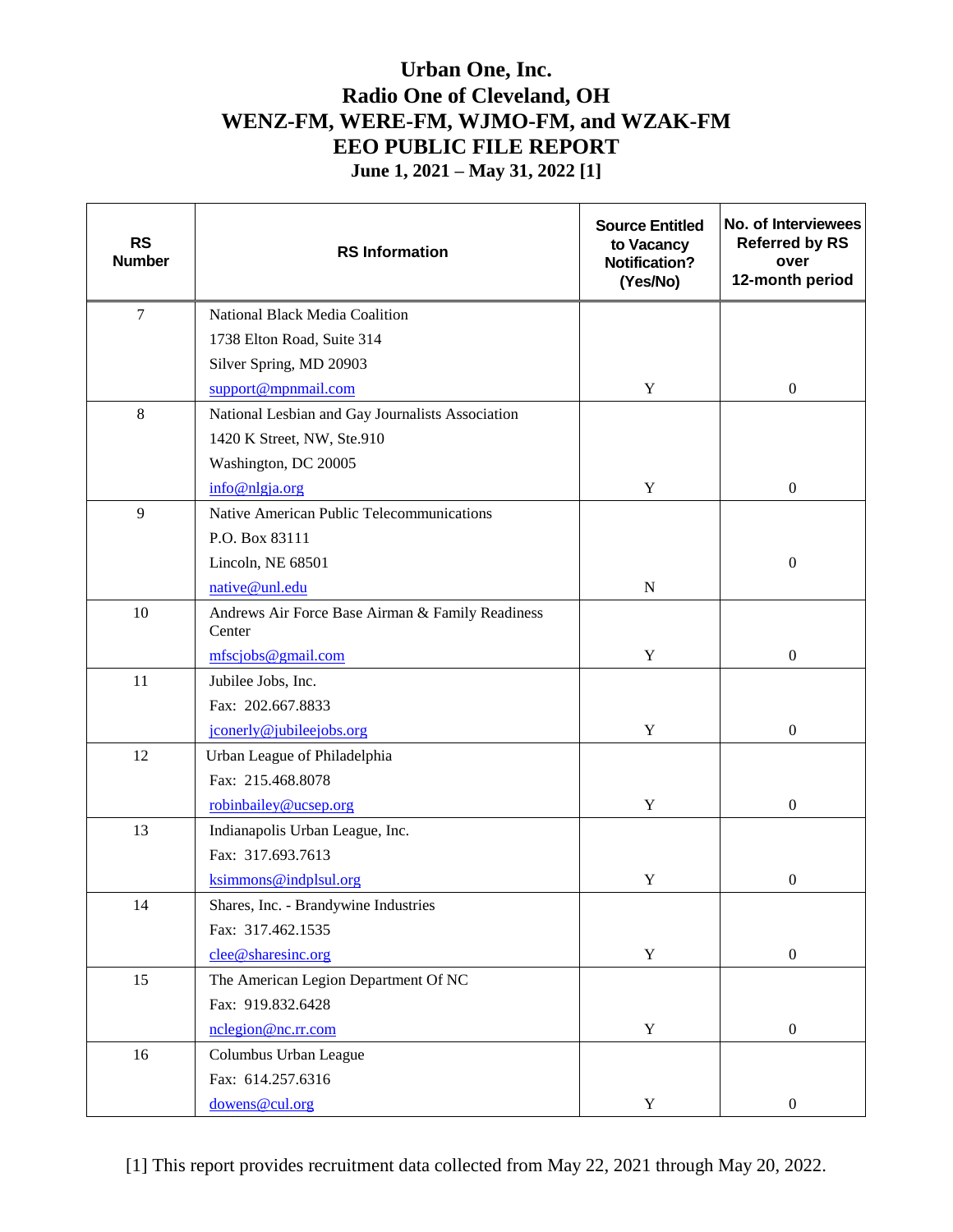| <b>RS</b><br><b>Number</b> | <b>RS</b> Information                                                                                                                                                                                                   | <b>Source Entitled</b><br>to Vacancy<br><b>Notification?</b><br>(Yes/No) | No. of Interviewees<br><b>Referred by RS</b><br>over<br>12-month period |
|----------------------------|-------------------------------------------------------------------------------------------------------------------------------------------------------------------------------------------------------------------------|--------------------------------------------------------------------------|-------------------------------------------------------------------------|
| 17                         | Mayor's Office for People with Disabilities                                                                                                                                                                             |                                                                          |                                                                         |
|                            | cornelius.booker@wrksolutions.com                                                                                                                                                                                       | Y                                                                        | $\Omega$                                                                |
| 18                         | Southern Methodist University                                                                                                                                                                                           |                                                                          |                                                                         |
|                            | hegicalendar@smu.edu                                                                                                                                                                                                    | Y                                                                        | $\mathbf{0}$                                                            |
| 19                         | Women's Center of Tarrant County Inc.                                                                                                                                                                                   |                                                                          |                                                                         |
|                            | Fax: 817.927.0694                                                                                                                                                                                                       |                                                                          |                                                                         |
|                            | cfannin@womenscentertc.org                                                                                                                                                                                              | Y                                                                        | $\Omega$                                                                |
| 20                         | Corporate Website - www.urban1.com                                                                                                                                                                                      | N                                                                        | $\overline{2}$                                                          |
| 21                         | Word-of-Mouth (which includes referrals from vendors,<br>clients, former work associates and casual acquaintances)                                                                                                      | ${\bf N}$                                                                | $\overline{0}$                                                          |
| 22                         | Internal Promotion/Internal Candidate                                                                                                                                                                                   | $\mathbf N$                                                              | $\overline{\mathbf{4}}$                                                 |
| 23                         | Internal Referral/ Employee Referral                                                                                                                                                                                    | N                                                                        | $\overline{0}$                                                          |
| 24                         | <b>Industry Referral</b>                                                                                                                                                                                                | $\mathbf N$                                                              | $\mathbf{0}$                                                            |
| 25                         | Market Websites - http://zhiphopcleveland.com/,<br>http://newstalkcleveland.com/,<br>http://praisecleveland.com/, and<br>http://wzakcleveland.com                                                                       | N                                                                        |                                                                         |
| 26                         | Trade Publication - Inside Radio, 365 Union St. Littleton,<br>NH 03561 (800) 248-4242                                                                                                                                   | N                                                                        | $\overline{0}$                                                          |
| 27                         | Internet Recruitment - www.monster.com,<br>www.bcfm.com www.allaccess.com, www.indeed.com,<br>www.hotjobs.com, www.linkedin.com,<br>www.careerbuilder.com, www.entertainmentcareers.net/,<br>www.ihirebroadcasting.com. | N                                                                        | 3                                                                       |
| 28                         | Employment Connection -<br>www.employmentconnection.com                                                                                                                                                                 | $\mathbf N$                                                              | $\Omega$                                                                |
| 29                         | Ohio Center for Broadcasting                                                                                                                                                                                            | $\mathbf N$                                                              | $\Omega$                                                                |
|                            | TOTAL INTERVIEWEES OVER 12-MONTH PERIOD                                                                                                                                                                                 |                                                                          | $\boldsymbol{9}$                                                        |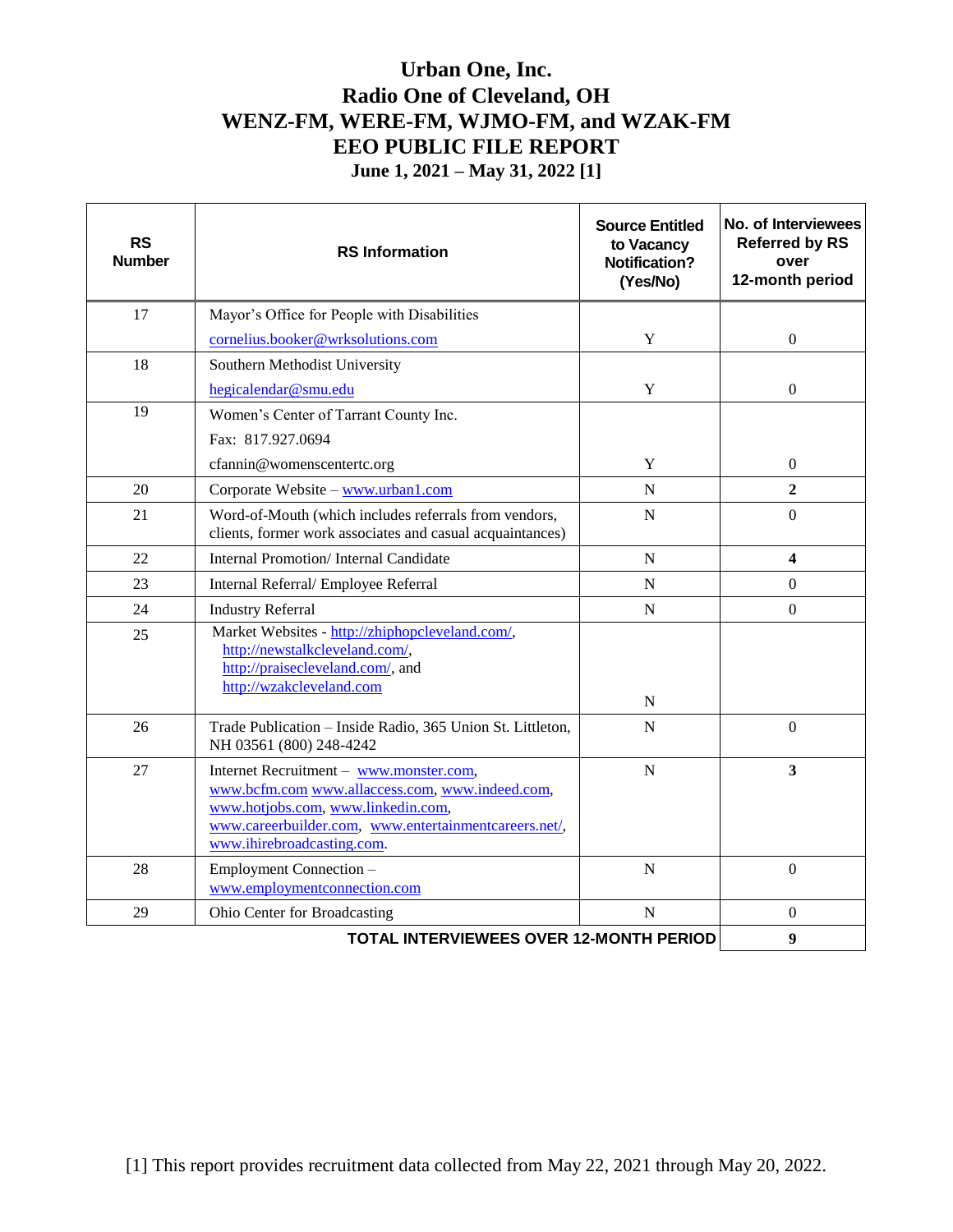## **III. RECRUITMENT INITIATIVES**

|                         | <b>TYPE OF RECRUITMENT INITIATIVE</b><br>(MENU SELECTION) | <b>BRIEF DESCRIPTION OF ACTIVITY</b>                                                                                                                                                                                                                                                                                                                      |
|-------------------------|-----------------------------------------------------------|-----------------------------------------------------------------------------------------------------------------------------------------------------------------------------------------------------------------------------------------------------------------------------------------------------------------------------------------------------------|
| 1                       | <b>Workplace Harassment Training</b>                      | Urban One hosted anti-harassment training<br>session for managers and non-managers, in<br>conjunction with outside counsel, to educate all<br>market employees on what is harassment and<br>what to do if they observe or experience it in<br>the workplace (General Manager and<br>Marketing & Promotions Director participated)<br>(November 15, 2021). |
| $\overline{2}$          | <b>Website Recruitment</b>                                | For local job vacancies, WENZ-FM, WERE-<br>FM, WJMO-FM, and WZAK-FM referred<br>listeners and potential employees to the<br>Corporate website www.urban1.com                                                                                                                                                                                              |
| 3                       | <b>EEO Training Seminar</b>                               | Urban One hosted an EEO Seminar in<br>conjunction with outside counsel to train<br>market employees and leadership on<br>maintaining proper EEO compliance (General<br>Manager and Houston EEO Compliance<br>Administrator participated) (March 23, 2022).                                                                                                |
| $\overline{\mathbf{4}}$ | <b>Interns</b>                                            | Summer Jam- Annual event hosting 10+ interns<br>from the Ohio Media School; Providing<br>backstage insight into running a largescale<br>concert event. Interns learned from staff about<br>their jobs and functions in general and at live<br>events (August 22, 2021).                                                                                   |
| 5                       | <b>Job Fair</b>                                           | The station hosted a job fair that included over<br>20 outside vendors with available job openings,<br>in addition to positions available with Radio<br>One Cleveland at Fairfax Recreation Center in<br>Cleveland, OH (May 17, 2022).                                                                                                                    |
| 6                       | <b>Job Fair</b>                                           | The stations Operations Manager participated<br>in a job fair at the Ohio Media School<br>(December 6, 2021).                                                                                                                                                                                                                                             |

[1] This report provides recruitment data collected from May 22, 2021 through May 20, 2022.